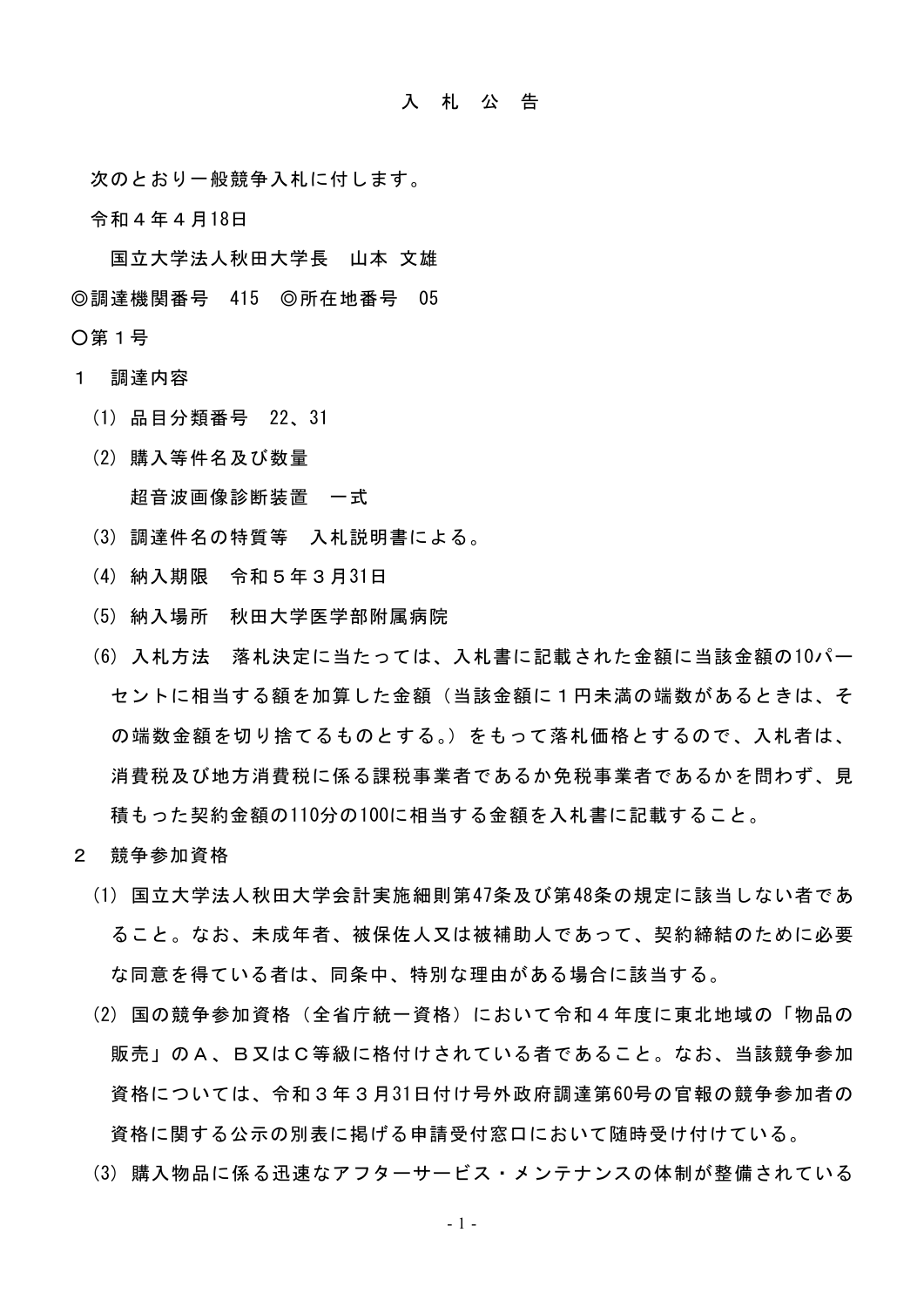ことを証明した者であること。

- (4) 医薬品、医療機器等の品質、有効性及び安全性の確保等に関する法律に基づいて 医療機器の販売業の届出を得ていることを証明した者であること。
- (5) 国立大学法人秋田大学会計実施細則第49条の規定に基づき、経理責任者が定める 資格を有する者であること。
- (6) 学長から取引停止の措置を受けている期間中の者でないこと。
- 3 入札書の提出場所等
	- (1) 入札書の提出場所、契約条項を示す場所、入札説明書の交付場所及び問合せ先 〒010-8543 秋田市本道1丁目1番1号 秋田大学医学系研究科・医学部調達課 専門幹(特定調達担当)太田 貞祐 電話018-884-6249
	- (2) 入札説明書の交付方法 本公告の日から上記3(1)の交付場所にて交付する。
	- (3) 入札書の受領期限 令和4年6月8日17時00分
	- (4) 開札の日時及び場所 令和4年6月30日11時00分 秋田大学医学系研究科・医学 部管理棟1会議室
- 4 その他
	- (1) 契約手続において使用する言語及び通貨 日本語及び日本国通貨。
	- (2) 入札保証金及び契約保証金 免除。
	- (3) 入札者に要求される事項 この一般競争に参加を希望する者は、封印した入札書 に本公告に示した物品を納入できることを証明する書類を添付して入札書の受領期 限までに提出しなければならない。入札者は、開札日の前日までの間において、学 長から当該書類に関し説明を求められた場合は、それに応じなければならない。
	- (4) 入札の無効 本公告に示した競争参加資格のない者の提出した入札書、入札者に 求められる義務を履行しなかった者の提出した入札書、その他入札説明書による。
	- (5) 契約書作成の要否 要。
	- (6) 落札者の決定方法 本公告に示した物品を納入できると学長が判断した入札者で あって、国立大学法人秋田大学会計実施細則第54条の規定に基づいて作成された予 定価格の制限の範囲内で最低価格をもって有効な入札を行った入札者を落札者とす る。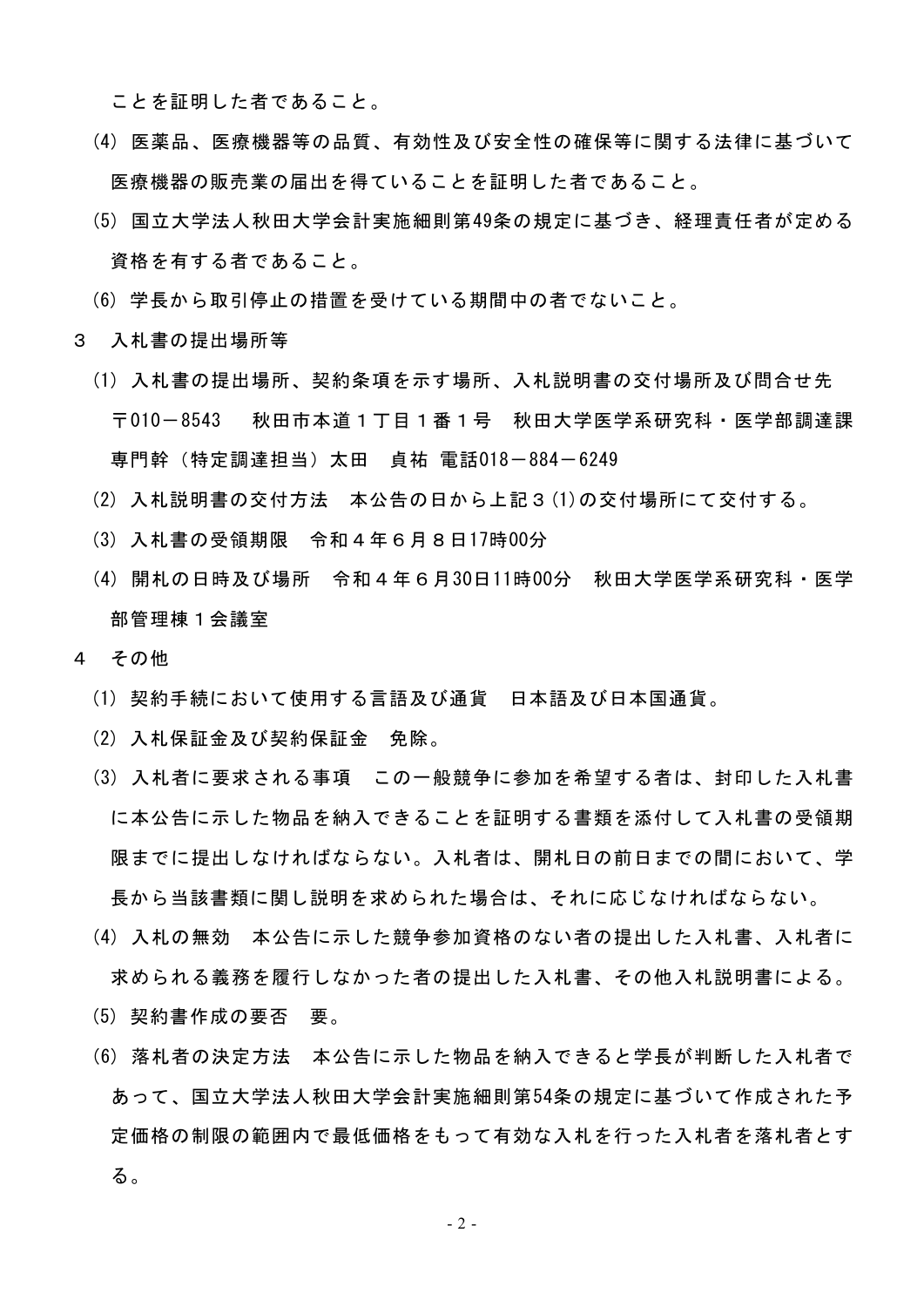- (7) 手続における交渉の有無 無。
- (8) その他 詳細は、入札説明書による。なお、入札説明書等で当該調達に関する環 境上の条件を定めた調達であると示されている場合は、十分理解した上で応札する こと。
- 5 Summary
	- (1) Official in charge of disbursement of the procuring entity: YAMAMOTO Fum io, President of The National University Corporation Akita University
	- (2) Classification of the products to be procured : 22,31
	- (3) Nature and quantity of the products to be purchased : Ultrasonic image d iagnostic system 1 Set
	- (4) Delivery period : By 31 March, 2023
	- (5) Delivery place : Akita University Hospital
	- (6) Qualifications for participating in the tendering procedures : Suppliers eligible for participating in the proposed tender are those who shall :
		- A not come under Article 47 and 48 of the Regulation concerning the Cont ract for Akita University Furthermore, minors, Person under Conservator ship or Person under Assistance that obtained the consent necessary for concluding a contract may be applicable under cases of special reasons within the said clause,
		- B have the Grade A, Grade B or Grade C qualification during fiscal 2022 in the Tohoku area in sales of product for participating in tenders by Single qualification for every ministry and agency,
		- C prove to have prepared a system to provide rapid after-sale service an d maintenance for the procured products,
		- D prove to have obtained license for selling a medical instrument in acc ordance with the Law on Securing Quality, Efficacy and Safety of Produc ts including Pharmaceuticals and Medical Devices,
		- E meet the qualification requirements which Chief Accounting Officer may